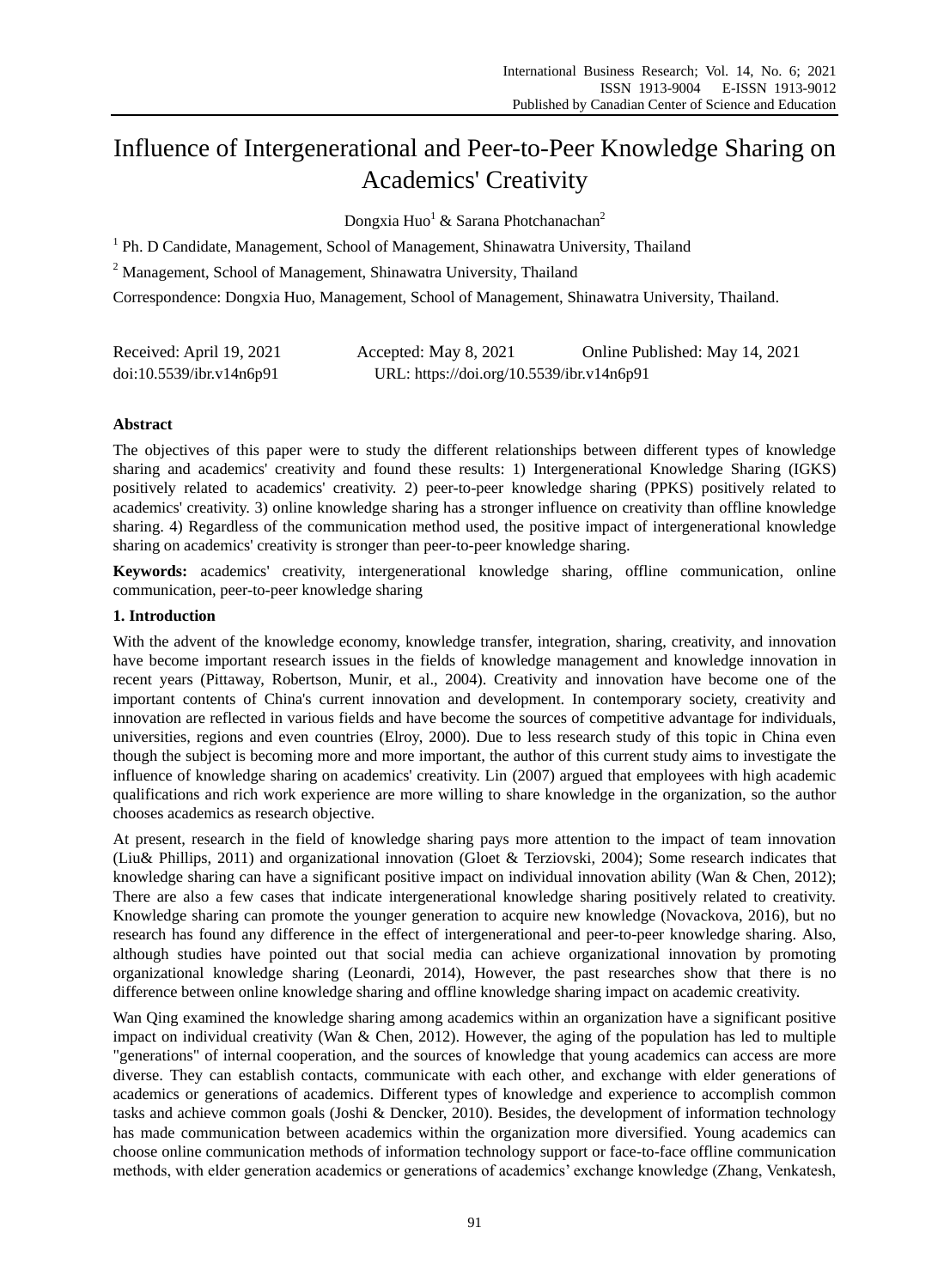2014). Due to the different types of knowledge that elder colleagues have the benefits of acquiring knowledge (intergenerational knowledge sharing) with elder academics and acquiring knowledge (peer-to-peer knowledge sharing) with peers may vary. Offline and online communication is the transmission of context information, the resolution of time and space constraints, the parallel transmission of information, the information documentation and retrieval have different performances, and the effects of online communication and offline communication may also be different (Zhang, Venkatesh, 2014).

Therefore, it is necessary to clarify the differences in the impact of different generations of employees in different communication directions on the creativity of employees. To compensate for the shortcomings of existing research, this paper will analyze two different dimensions of knowledge sources (older/peer colleagues) and communication methods (use of information technology). Divide knowledge sharing into 4 types of online intergenerational knowledge sharing, online peer-to-peer knowledge sharing, offline intergenerational knowledge sharing, offline Peer knowledge sharing, and research academics to gain different influences on their creativity by participating in different types of knowledge sharing.

#### **2. Theory and Hypotheses**

Argote proposed a theoretical framework based on knowledge management results and context (Argote, Mcevily, 2003). The theory points out that the contextual factors affecting the effect of knowledge management include the unit attributes of participation in knowledge management, the relationship attributes between units, and the knowledge attributes. Under the guidance of this theory, this paper reviews existing knowledge sharing research and identifies four knowledge sharing characteristics factors that are conducive to individual creativity: knowledge unit attributes internal motivation of the sharing party (Lou & Fang, 2003); unit relationship attributes (knowledge time complementarity and spatial complementarity); knowledge attributes abstract high-level knowledge (Hinds, Patterson, Pfeffer, 2001). Absorbing the knowledge of older workers can help younger workers achieve this Knowledge creation; The experience of older workers can help younger one Accurate evaluation and improvement of new programs and provision for their implementation Support; Older workers' networks can also help younger workers Realize innovation point to provide help. From this, the elders are often older Young workers who acquire knowledge there are more likely to generate and disseminate it and implement new ideas or programs. Generally speaking, young employees can choose to go offline or online Communicate with older employees to gain valuable knowledge. Based on this, this paper compares and analyzes the performance of different types of knowledge sharing on these attribute characteristics, and develops the following sets of assumptions:



Figure 1. The conceptual model

H1: Intergenerational knowledge sharing (IGKS) has a significant impact on academics' creativity.

H1a: Online intergeneration knowledge sharing (Online IGKS) has a significant impact on academics' creativity. H1b: Offline intergeneration knowledge sharing (Offline IGKS) has a significant impact on academics' creativity.

H2: Peer-to-peer knowledge sharing (PPKS) has a significant impact on academics' creativity.

H2a: Online peer-to-peer knowledge sharing (Online PPKS) has a significant impact on academics' creativity. H2b: Offline peer-to-peer knowledge sharing (Offline PPKS) has a significant impact on academics' creativity.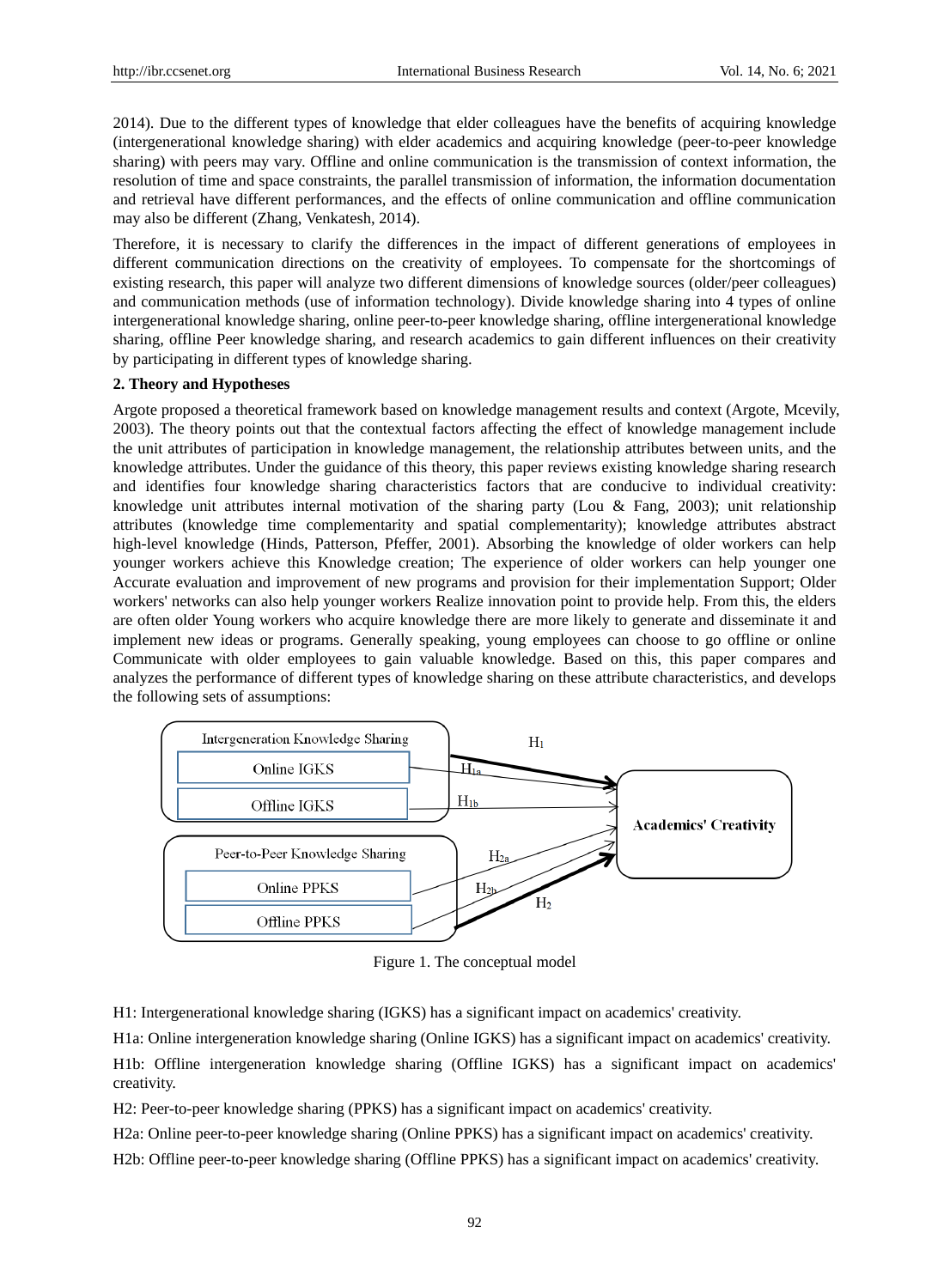# **3. Method**

#### *3.1 Data Collection*

This paper uses snowball sampling to collect data. The author first sent out the questionnaire to the academics that the author knew, such as academics from the Renmin University of China, academics from Beijing Institute of Technology, academics from Beijing Normal University, academics from Capital University of Economics and Business etc., and then requested them to forward the questionnaire to the academics they knew. Each university sent out 27-30 questionnaires. According to this method, a total of 420 questionnaires were sent out, 412 were recollected, 5 invalid questionnaires (with incomplete data) were excluded, finally 407 were effective, the effective rate was 96.67%.

# *3.2 Measurement Development*

Bock et al. were used to measure the five items of knowledge sharing, and the online (offline) intergenerational (Peer-to-Peer) knowledge sharing was measured and adjusted according to the research situation. For example, "through online (off-site face-to-face communication, such as telephone, WeChat, Line, forum, QQ, E-mail, SMS, audio or video conferencing and other online communication tools) / offline (face-to-face communication, such as daily communication, seminars, academics Conferences, academic salons, academic reports, lectures, etc.) Communication methods, from the elderly (10 years older than themselves) / Peers (with their age is less than 10 years old) colleagues get the frequency of work experience or work skills."

The creativity scale uses the nine items used in the literature (Janssen,  $2000$ ) to objectively measure the creativity of academics. All constructive measurement items were measured using the Likert 5-point scale (1-never; 2-sometimes; 3-usually; 4-often; 5-always).

# **4. Analyses and Results**

# *4.1 Descriptive Analysis*

Descriptive analysis is the use of tabulation and classification, graphics and computing summary data to describe the characteristics of data activities. The descriptive analysis of each problem in this paper was expressed by means and percentages.

Descriptive analysis is the use of tabulation and classification, graphics and computing summary data to describe the characteristics of data activities. The descriptive analysis of each problem in this paper was expressed by means and percentages.

In the sample, the respondents were 219 male (54%) and 188 females. Male academics are slightly more than female academics. In the 41-50 age group, there are 116 people (28.5%), followed by the 36-40 age group (21.4%), and the third group of 31-35 years old (18.4%) and the next over 50 years old(17%), the last one, under 30 years old(14.7%), which means that the majority of university academics are between 30 and 50 years old. 230 of the respondents, representing 56.5% of the sample, are PhD and above, followed by the Master's level of education (38.8%), with only 19 people having a Bachelor's degree and below (4.7%). The work experience of most of the people in the sample is mostly 11-20 years (31%), followed by less than 5 years (23%), 21-30 years (17%), 6-10 years (15%), more than 30 years (14%). The academic age of the people in the sample is 11-20 years (33.7%), followed by 6-10 years (26%), less than 5 years (23.1%), 21-30 years (11.3%), more than 30 years (5.9%).There are 134 respondents have professional titles associate professor (32.9%), followed by the professor (26.3%), lecture (25.8%), teaching assistant and below (15%).

# *4.2 Reliability and Validity Analysis*

# 4.2.1 Reliability Analysis

Wu Minglong (2010) argued that the CITC value was greater than 0.4, the deleted Cronbach alpha value was greater than 0.7, and the total Cronbach alpha value was greater than 0.7, indicating that the reliability of the scale met the analysis requirements. The test for general content validity depends on whether or not the scale is used. This paper uses mature scales to ensure content validity to a certain extent. As for structure validity, KMO value is considered to be greater than 0.7, so factor analysis can be conducted. Bartlett's Test of Sphericity is statistically significant, and the factor loading of each item is above 0.5.

As shown in Table 1 below, for the reliability analysis of the IGKS, PPKS, Academics' Creativity, the CITC value are 0.721,0.688, 0.621 greater than 0.4. The Total Cronbach's Alpha are 0.949, 0.96,0.88 which are greater than 0.7, indicate that the overall reliability level is high and there is no need to delete the item. Therefore, the items of the IGKS, PPKS, and Academics' Creativity scale have good reliability and meet the requirements of data analysis.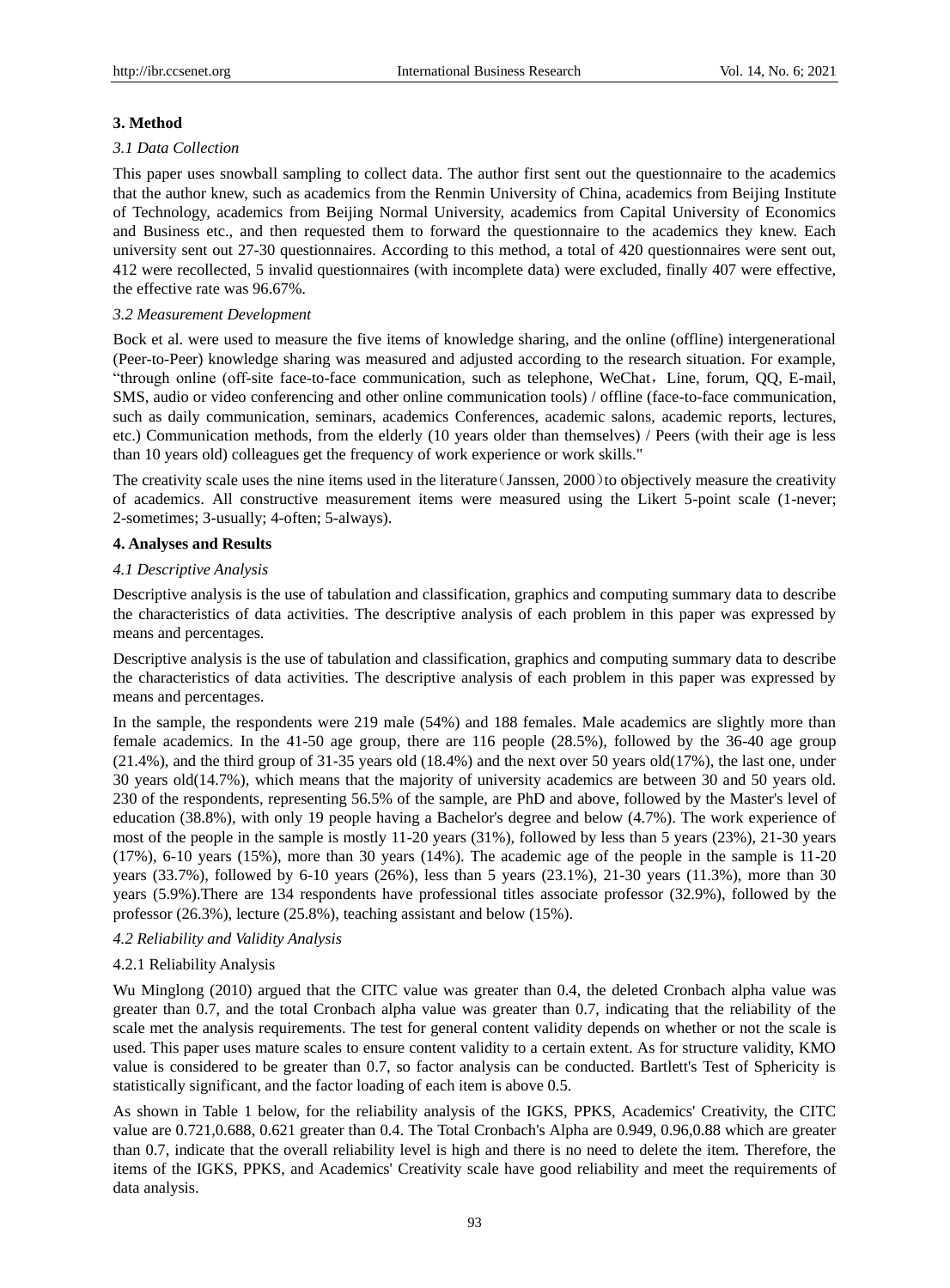| Item Code                    | CITC. | Cronbach's Alpha |  |
|------------------------------|-------|------------------|--|
| <b>IGKS</b>                  | 0.721 | 0.949            |  |
| <b>PPKS</b>                  | 0.788 | 0.96             |  |
| <b>Academics' Creativity</b> | 0.621 | 0.88             |  |

Table 1. Reliability Test Results of Intergenerational Knowledge Sharing

# 4.2.2 Validity Analysis

The validity analysis main analyzes the Content Validity, Construct Validity, Convergent validity and Discriminate validity of the scale. Regarding the content validity, because the scale of the variables in this paper is based on the maturity scale, it has good content validity. Regarding the Construct validity, this paper main test the KMO value. If the KMO value is greater than 0.7, it is considered that the factor is suitable for factor analysis. The main factor analysis considers the component factor, and the component factor is greater than 0.4. Fulfilling the two points above provides good construct validity.

The KMO values of IGKS and PPKS are 0.92, 0.929 higher than 0.7 and the Bartlett's Test of Sphericity is significant, the component factors are all higher than 0.5, and the analysis results are good. The KMO of academics' Creativity value is 0.897 higher than 0.7 and the Bartlett's Test of Sphericity is significant, the component factors are all higher than 0.5, and the analysis results are good.

To verify Convergent validity and Discriminate validity, the factor load is tested (Appendix A). It can be seen from Table 2 that the load of each construct item is above 0.65, which exceeds the standard value of 0.5, indicating that the Convergent validity of the convergence is better, each item has a greater load on its corresponding construct. The load on other constructs proves that there is a certain discriminant validity between Variables.

# *4.3 Correlation Analysis*

In this paper, SPSS 24.0 software is used for correlation analysis of the sample data, and the analysis results of the correlation between the variables are shown in Appendix B.

# *4.4 Tests of Hypotheses*

4.4.1 Regression Analysis of Intergenerational Knowledge Sharing on Academics' Creativity

The results of the multiple linear regression showed that the overall model was significant ( $F = 106.50$ , p <0.001,  $R^2 = 0.84$ ). Table 2, Model 1 analyzes the impact of control variables on academics' creativity. There are potential impacts such as age, gender, education background, working years, professional title, academic age and university level on academics' creativity. The regression results show that the F value is 2.87, and these seven control variables have a low education background of interpretation of academics' creativity ( $R^2$ =0.05).

|                             | <b>IGKS</b> |           |           |           |  |  |  |  |
|-----------------------------|-------------|-----------|-----------|-----------|--|--|--|--|
| Variables                   | Model-1     | Model-2   | Model-3   | Model-4   |  |  |  |  |
| Age                         | $0.12**$    | $0.10**$  | $0.09**$  | $0.08**$  |  |  |  |  |
| Gender                      | 0.07        | 0.06      | 0.06      | 0.05      |  |  |  |  |
| <b>Education Background</b> | $0.25**$    | $0.23**$  | $0.22**$  | $0.20**$  |  |  |  |  |
| <b>Working Years</b>        | $0.2*$      | $0.18*$   | $0.17*$   | $0.17*$   |  |  |  |  |
| Academic Age                | $0.22*$     | $0.22*$   | $0.21*$   | $0.20*$   |  |  |  |  |
| Professional Title          | $0.49**$    | $0.46**$  | $0.44**$  | $0.45**$  |  |  |  |  |
| University Lever            | $0.25*$     | $0.26*$   | $0.24*$   | $0.21*$   |  |  |  |  |
| Online IGKS                 |             | $0.34***$ | $0.31***$ |           |  |  |  |  |
| Offline IGKS                |             |           | $0.25**$  |           |  |  |  |  |
| <b>IGKS</b>                 |             |           |           | $0.53***$ |  |  |  |  |
| $\mathbb{R}^2$              | 0.31        | 0.4       | 0.52      | 0.37      |  |  |  |  |
| $\triangle R^2$             |             | 0.23      | 0.12      | 0.06      |  |  |  |  |
| $\mathbf F$                 | $2.87**$    | $4.44***$ | $3.15***$ | $3.54***$ |  |  |  |  |

Table 2. Regression Analysis Results by IGKS

\*  $p < .05$ ; \*\*  $p < .01$ ; \*\*\* $p < .001$ ; two-tailed;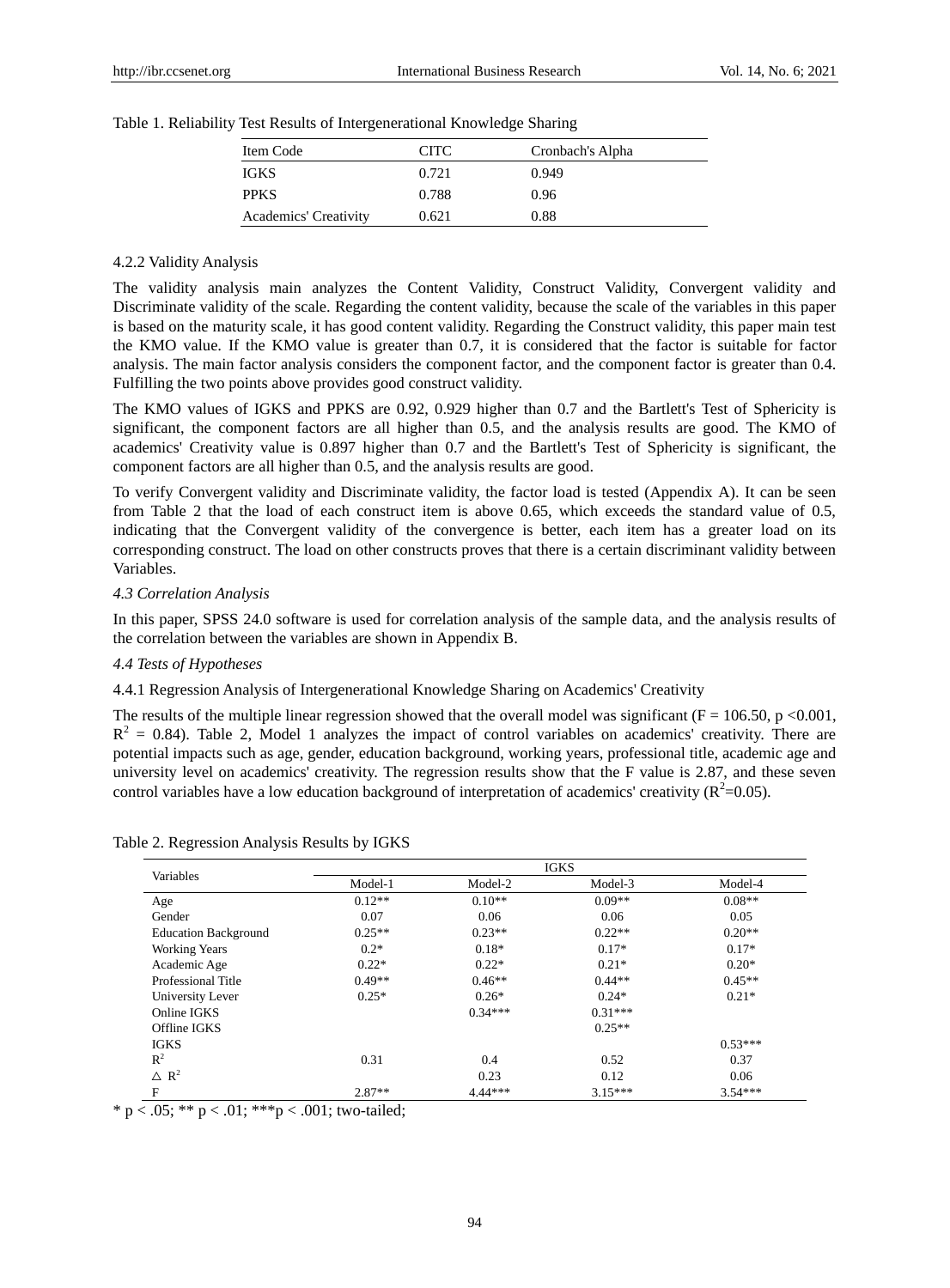From Table 2 Model 2 analyzes the online intergenerational knowledge sharing impact on academics' creativity, the results of the regression showed that F value is 4.44, Regression equation is significant,  $R^2$  is 0.4. The  $R^2$ indicated that the set of independent variables explained 40% of the dependent variability in academics' creativity. Specifically, the regression coefficient of online IGKS is 0.34 and shows significant ( $\beta$ = 0.34, p < 0.001) supports Hypothesis 1a.

Model 3 analyzes the offline intergenerational knowledge sharing impact on academics' creativity, the results of the regression showed that F value is 3.14, Regression equation is significant,  $R^2$  is 0.52. The  $R^2$  indicated that the set of independent variables explained 52% of the dependent variability in academics' creativity. The effect of offline IGKS on academics' creativity was significantly positive  $(\beta=0.25, p \le 0.01)$ . Thus, Hypothesis 1b, which states that the offline intergenerational knowledge sharing impact on academics' creativity, was supported.

Model 4 analyzes the intergenerational knowledge sharing (IGKS) impact on academics' creativity, the change of F value show significance  $(p < 0.001)$ , which means that IGKS has an explanatory meaning for the model. Also, the increase of R squared value from 0.05 to 0.17 means that IGKS can produce 17% explanatory power for academics' creativity. Specifically, the regression coefficient of IGKS is 0.53 and shows significant ( $\beta$ = 0.53, p < 0.001). Thus, Hypothesis 1 was supported.

4.4.2 Regression Analysis of Peer-To-Peer Knowledge Sharing on Academics' Creativity

From Table 3, Model 5 analyzes the online peer-to-peer knowledge sharing impact on academics' creativity, the results of the regression showed that F value is 4.54, Regression equation is significant,  $R^2$  is 0.59. The  $R^2$ indicated that the set of independent variables explained 59% of the dependent variability in academics' creativity. Specifically, the regression coefficient of online PPKS is 0.28 and shows significant ( $\beta$ = 0.28, p < 0.01) supports Hypothesis 2a.

Model 6 analyzes the offline peer-to-peer knowledge sharing impact on academics' creativity, the results of the regression showed that F value is 6.12, Regression equation is significant,  $R^2$  is 0.61. The  $R^2$  indicated that the set of independent variables explained 61% of the dependent variability in academics' creativity. The effect of offline PPKS on academics' creativity was significantly positive (β= 0.16,  $p < 0.05$ ). Thus, Hypothesis 2b, which states that the offline peer-to-peer knowledge sharing impact on academics' creativity, was supported.

|                     | <b>PPKS</b> |          |           |  |  |  |  |  |  |
|---------------------|-------------|----------|-----------|--|--|--|--|--|--|
| Variables           | Model-5     | Model-6  | Model-7   |  |  |  |  |  |  |
| Control Variable    |             |          |           |  |  |  |  |  |  |
| <b>Online PPKS</b>  | $0.28**$    | $0.23**$ |           |  |  |  |  |  |  |
| <b>Offline PPKS</b> |             | $0.16*$  |           |  |  |  |  |  |  |
| <b>PPKS</b>         |             |          | $0.41***$ |  |  |  |  |  |  |
| $R^2$               | 0.59        | 0.61     | 0.54      |  |  |  |  |  |  |
| $\triangle R^2$     | 0.05        | 0.03     | 0.02      |  |  |  |  |  |  |
| F                   | $4.54**$    | $6.12**$ | $3.59**$  |  |  |  |  |  |  |

Table 3. Regression Analysis Results by PPKS

\* p < .05; \*\* p < .01; \*\*\* p < .001; two-tailed;

Model 7 analyzes the peer-to-peer knowledge sharing (PPKS) impact on academics' creativity, the change of F value shows significance  $(p < 0.01)$ , which means that PPKS has an explanatory meaning for the model. Also, the R squared value is 0.54, what means that PPKS can produce 54% explanatory power for academics' creativity. Specifically, the regression coefficient of PPKS is 0.41 and shows significant ( $\beta$ = 0.41, p < 0.001). Thus, Hypothesis 2 was supported.

Through the above empirical analysis, the verification results of all relevant research hypotheses in this thesis are obtained.

#### **5. Conclusion**

#### *5.1 Major Findings*

This paper found that intergenerational knowledge sharing was positively related to academics' creativity. This shows that intergenerational knowledge sharing can promote academics to create more new ideas, and provide data support for the ideas of intergenerational knowledge sharing that is beneficial to knowledge creation. Different from the existing research, this paper distinguishes between online and offline intergenerational knowledge sharing. Results show that online intergenerational knowledge sharing is positively related to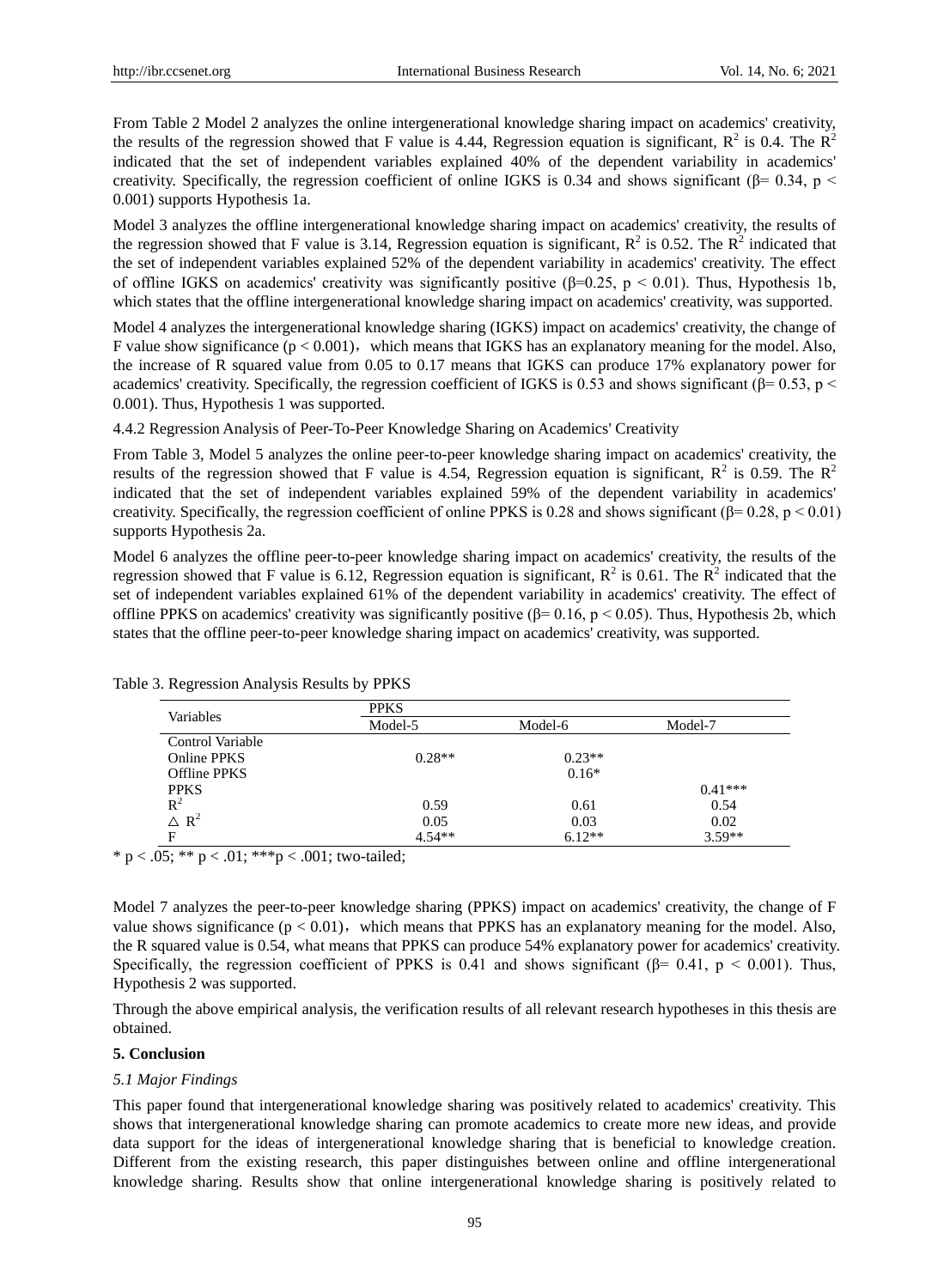academics' creativity. Offline intergenerational knowledge sharing positively related to academics' creativity. And this paper finds that the positive impact of online intergenerational knowledge sharing on academics' creativity is stronger than offline intergenerational knowledge sharing.

Peer-to-peer knowledge sharing is positively related to academics' creativity. Online peer-to-peer knowledge sharing is positively related to academics' creativity. This shows that often obtaining knowledge from peers of the same age through non-face-to-face communication favors the generation, promotion, and application of innovative ideas. Different from the existing research, this paper distinguishes the knowledge sharing between online and offline peers, and finds that online and offline peer-to-peer knowledge sharing is positively related to academics' creativity.

This paper finds that online knowledge sharing has a stronger influence on creativity than offline knowledge sharing. This is because today's social Internet technology is highly developed, and the use of smart phones and computers is very extensive. University academics are more willing to adopt online way to sharing knowledge. In face-to-face communication, the possibility of sharing feelings rather than sharing knowledge is higher.

Regardless of the communication method used, the positive impact of intergenerational knowledge sharing on academics' creativity is stronger than peer-to-peer knowledge sharing. Studies have shown that compared to beginners, experts provide task guidance for novices, which is more conducive to designing new solutions in different situations. This paper provides data support for this conclusion. Elder academics as experts will provide more high-level knowledge when providing guidance to young academics. These high-lever knowledge academics can help young academics master the rules of solving problems in different situations, and it is more conducive to them to generate, promote and implement new ideas.

#### *5.2 Theoretical Contributions*

This paper explores the influence of knowledge sharing on creativity from the perspective of intergenerational and peers, and has certain theoretical enlightenment on the future research of knowledge sharing theory. At present, research in the field of knowledge sharing pays more attention to the impact of team innovation (Liu & Phillips, 2011) and organizational innovation (Gloet & Terziovski, 2004); Some research indicates that knowledge sharing can have a significant positive impact on individual innovation ability (Wan & Chen, 2012); There are also a few cases that indicate intergenerational knowledge sharing positively related to creativity. Knowledge sharing can promote the younger generation to acquire new knowledge (Novackova, 2016), but no research has found any different relationship between intergenerational and peer-to-peer knowledge sharing. This research has been studied from this perspective. This paper measures intergenerational knowledge sharing and peer-to-peer knowledge sharing from the perspective of knowledge sharing (online and offline). Also, although studies have pointed out that social media can achieve organizational innovation by promoting organizational knowledge sharing (Leonardi, 2014), the past researches show that there is no difference between online knowledge sharing and offline knowledge sharing impact on academics' creativity. This article provides data support for this purpose.

This paper studies the creativity of academics, and the results show that knowledge sharing can enhance academics' creativity. This is of great significance for academics to better share knowledge and enhance their abilities. Provide some theoretical guidance for future research to further explore the creativity of academics.

# *5.3 Practical Contributions*

Academics' knowledge sharing can enhance their creativity. As national high-level scientific and technological talents, scientific research personnel are the key force in the construction of the national innovation system. Their creativity is very important to the development of individuals and the country. Therefore, university managers need to make employees aware of the benefits of knowledge sharing for creativity, stimulate the enthusiasm of employees in knowledge sharing, and enhance the ability of academics to build a good knowledge system.

Intergenerational knowledge sharing has a positive impact on academics' creativity. Colleges and universities should attach importance to the role of the traditional tutorial mechanism and encourage elder academics to share knowledge with others in a more open manner. Peer-to-peer knowledge sharing has a positive impact on academics' creativity. While university administrators attach importance to the traditional tutorial mechanism, they should also promote peer-to-peer learning. Online peer-to-peer knowledge sharing has a positive impact on academics' creativity. The enlightenment to managers is that the creativity of new generation academics is easier to generate in the network environment, so organizations need to pay attention to the guidance and cultivation of employees' creativity in the new network environment.

Therefore, the research results of this paper can provide certain guiding significance to practice, and academics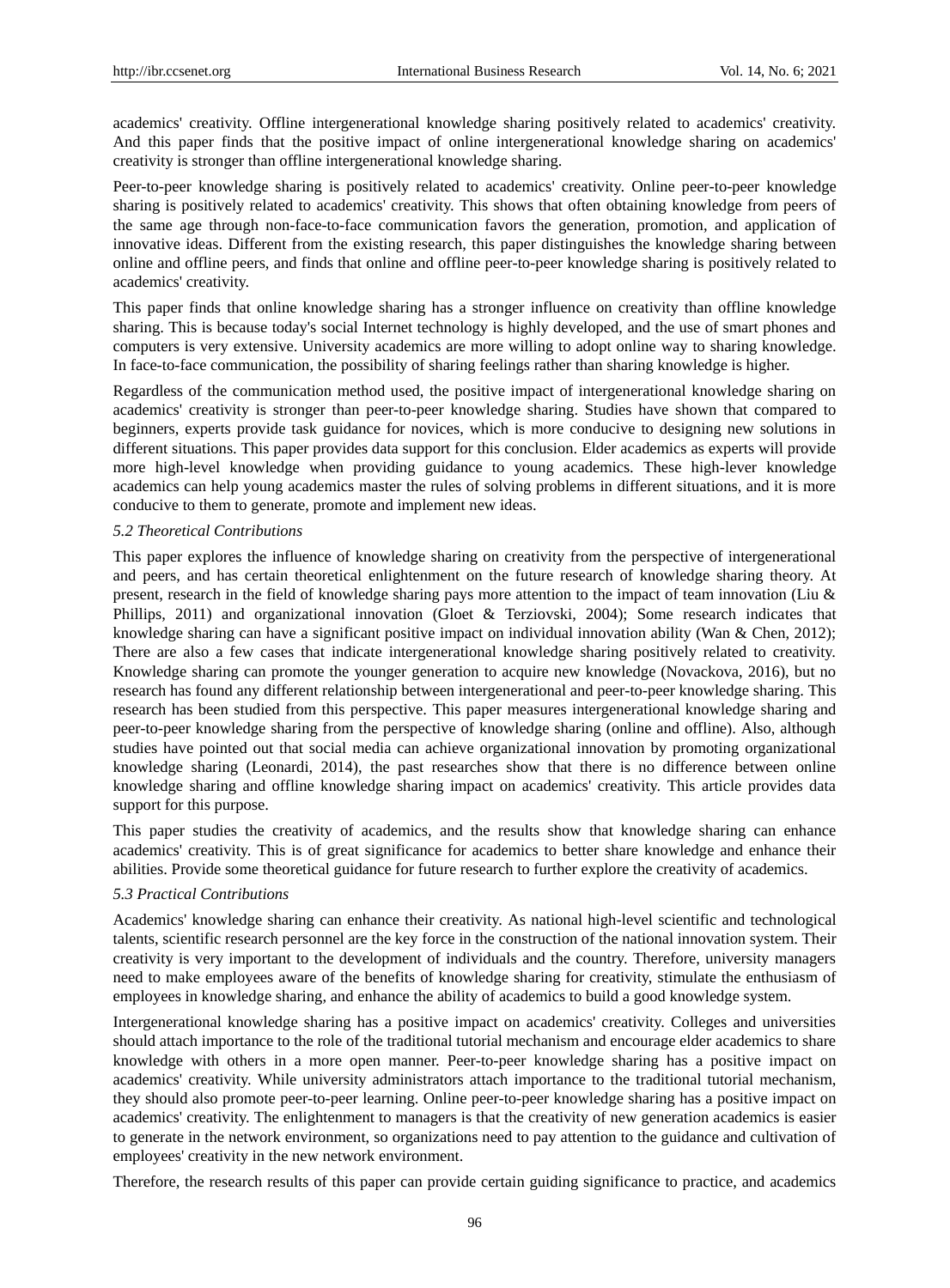should take an active part in knowledge sharing, which is of great help to improve their own and organizational creativity.

# **6. Limitations**

There are several areas of research based on the data gathered from this paper that need further investigation. This paper only studies the influence of Intergenerational and peer-to-peer knowledge sharing on academics' creativity of universities in Beijing. The survey sample is only from the group of academics who work in universities in Beijing. In the future, it will consider collecting more sample data and expanding the scope to all of China. It can also include other industry data and use the industry as a control variable. Analyze the influence of knowledge sharing on employees' creativity.

Another area of research should focus on expanding this research. This paper only analyzes the different types of knowledge sharing (intergenerational and peer-to-peer) different ways of sharing communication (online, offline) and academics' creativity. In the future, it is also necessary to analyze the relationship between different types of knowledge sharing and job performance, competition.

#### **References**

- Argote, L., Mcevily, B., & Reagans, R. (2003). Managing Knowledge in Organizations: An Integrative Framework and Review of Emerging Themes. *Management Science*, *49*(4), 571-582. https://doi.org/10.1287/mnsc.49.4.571.14424
- Bock, G., Zmud, R. W., & Kim, Y. et al. (2005). Behavioral Intention Formation in Knowledge Sharing: Examining the Roles of Extrinsic Motivators, Social-Psychological Forces, and Organizational Climate. *MIS Quarterly*, *29*(1), 87-111. https://doi.org/10.2307/25148669
- Bock, G., & Kim, Y. G. (2002). Breaking the myths of rewards: an exploratory study of attitudes about knowledge sharing. *Information Resources Management Journal*, *15*(4), 14-21. https://doi.org/10.4018/irmj.2002040102
- Gloet, M., & Terziovski, M. (2014). Exploring the Relationship between Knowledge Management Practices and Innovation Performance. *Journal of Manufacturing Technology Management*, *15*(5), 402-409. https://doi.org/10.1108/17410380410540390
- Hinds, P. J., Patterson, M., & Pfeffer, J. (2001). Both-erred by Abstraction: The Effect of Expertise on Knowledge Transfer and Subsequent Novice Performance. *Journal of Applied Psychology*, *86*(6), 1232-1243. [https://doi.org/10.1037/0021-9010.86.6.1232](https://psycnet.apa.org/doi/10.1037/0021-9010.86.6.1232)
- Janssen, O. (2000). Job Demands, Perceptions of Effort-Reward Fairness and Innovative Work Behavior. *Journal of Occupational and Organizational Psychology*, *73*(3), 287-302. https://doi.org/10.1348/096317900167038
- Joshi, A., Dencker, J. C., & Franz, G. et al. (2010). Unpacking Generational Identities in Organizations. *Academy of Management Review*, *35*(3), 392-414. https://doi.org/10.5465/amr.35.3.zok392
- Leonardi, P. M. (2014). Social Media, Knowledge Sharing, and Innovation: Toward a Theory of Communication Visibility. *Information Systems Research*, *25*(4), 796-816. https://doi.org/10.1287/isre.2014.0536
- Lin, H. F. (2007). Effects of extrinsic and intrinsic motivation on employee knowledge sharing intentions. *Journal of Information Science*, *33*(2), 135-149. https://doi.org/10.1177/0165551506068174
- Liu, Y., & Phillips, J. S. (2011). Examining the Antecedents of Knowledge Sharing in Facilitating Team creativity from a Multilevel Perspective. *International Journal of Information Management*, *31*(1), 44-52. https://doi.org/10.1016/j.ijinfomgt.2010.05.002
- Lou, J., Fang, Y., & Lim, K. H. et al. (2013). Contributing High Quantity and Quality Knowledge to Online Q&A Communities. *Journal of the American Society for Information Science and Technology*, *64*(2), 356-371. https://doi.org/10.1002/asi.22750
- Novackova, E. (2016). Effects of Intergenerational Learning in a Small Manufacturing Company. *Studia Paedagogica*, *21*(2), 117-130. https://doi.org/10.5817/SP2016-2-8
- Pittaway, L., Robertson, M., & Munir, K. et al. (2004). Networking and innovation: A systematic review of the evidence. *International Journal of Management Reviews*, *6*(3), 137-168. https://doi.org/10.1111/j.1460-8545.2004.00101
- Wan, Q., & Chen, W. M. (2012). The Relationship between knowledge sharing Path Selection Strategy and